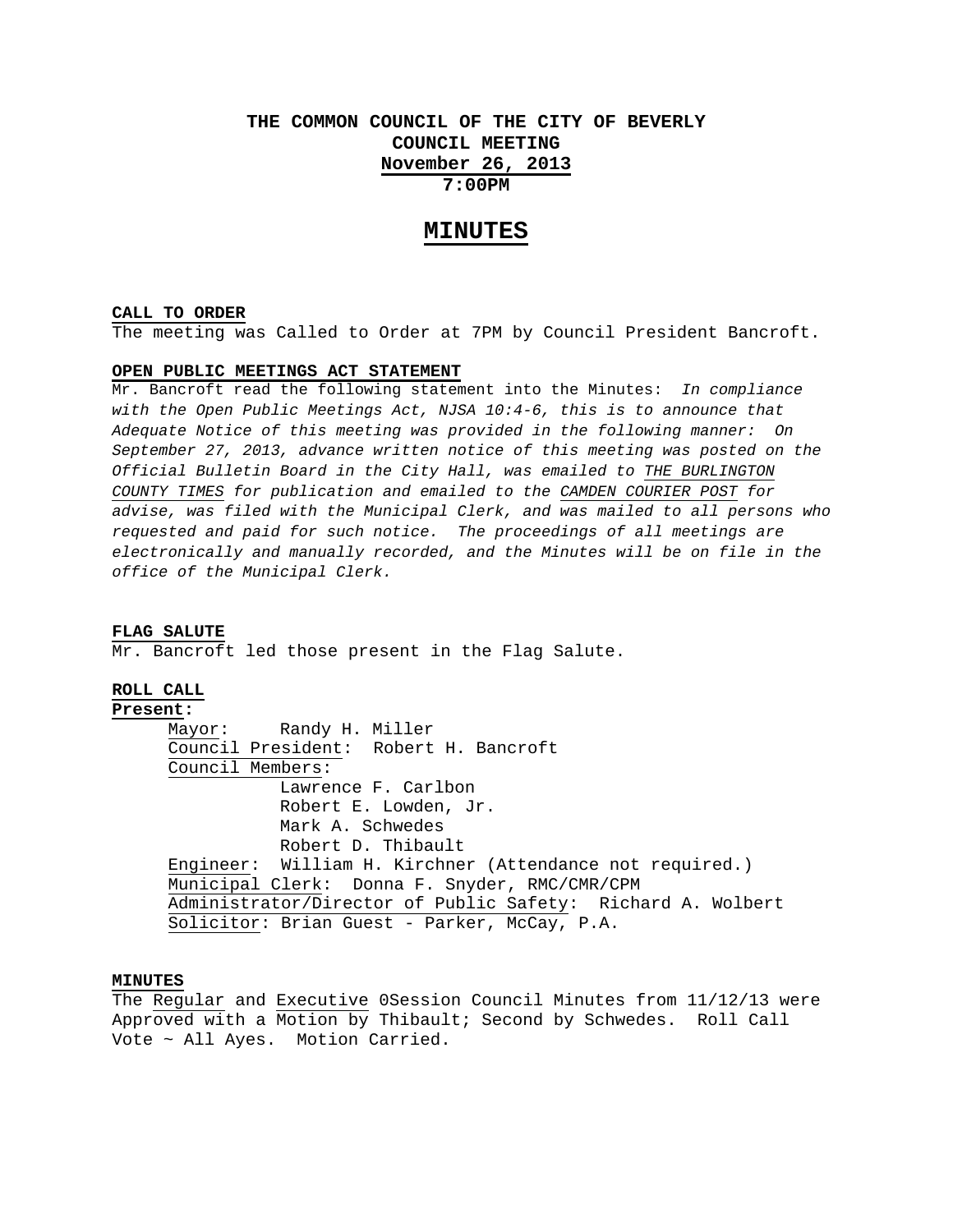#### **EVERLY/EDGEWATER PARK EMERGENCY SQUAD** - Update

Captain Paul Bush updated those present on the great strides being made by the Squad. They are responding to 85-90% of all calls. They now total 60 Volunteer members with new members still joining. They are currently involved and want to remain involved with all Community events. December 7 will involve them with their "Santa's Workshop", "Brunch with Mrs. Claus", the Tree Lighting Ceremony, and the arrival of Santa. Additionally, one ambulance has been turned into a Rehab vehicle to treat injured Firefighters. They are pursuing a Grand for \$20,000 for Emergency Service equipment at no burden to the Taxpayers.

Secretary Paula Tiexiera reinforced the fact that the goal of the Squad was to continue to "build bridges". She gave further information on the "Meals of Love" Food Drive-donations can be dropped off at the Squad and "Operation Christmas" for families in need. Contact her for further information.

Great thanks were extended to the Squad from Council for a job welldone and for the wonderful ways they are providing to the Community.

#### **ORDINANCES**

### **ORDINANCE 2013-8 – SECOND READING/PUBLIC HEARING/ADOPTION**

An Ordinance amending the Code of the City of Beverly amending the Juvenile Curfew Ordinance. Upon Second Reading and Public Comment, Motion to Approve by Thibault; Second by Schwedes. Roll Call Vote - All Ayes. Motion Carried.

#### **ORDINANCE 2013-9 – SECOND READING/PUBLIC HEARING/ADOPTION**

An Ordinance establishing the "Best Price Insurance Contracting Policy" for the City of Beverly. Upon Second Reading and Public Comment, Motion to Approve by Thibault; Second by Schwedes. Roll Call Vote – All Ayes. Motion Carried.

#### **RESOLUTIONS**

#### **RESOLUTION 2013-169**

A Resolution appointing Ryan Atkinson as Volunteer Recycling Facilitator. Motion to Approve by Thibault; Second by Schwedes. Roll Call Vote – All Ayes. Motion Carried.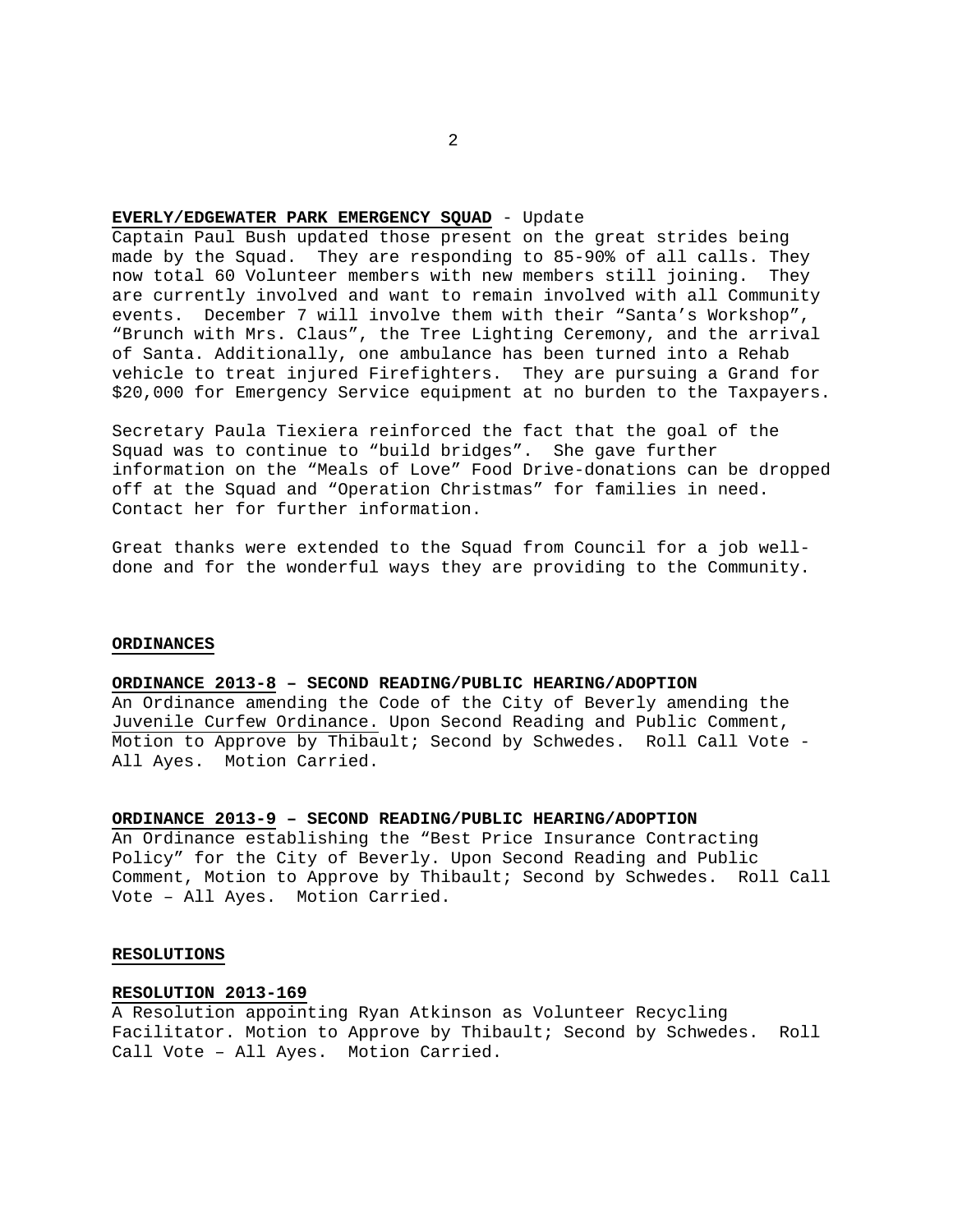#### **RESOLUTION 2013-170**

A Resolution, with authorization by the Division of Local Government Services relative to their 2013 Transitional Aid Memorandum of Understanding with the City of Beverly, approving in accordance with the Beverly City Employee Manual and due to limited staffing, the buyback of 40 Vacation hours and a carry-over of 40 Vacation hours into 2014 (D. Snyder) and the buy-back of 40 Vacation hours and the carryover of 39 Vacation hours (D. Jones) into 2014 as follows:

**Donna F. Snyder – 40 hours buy-back at \$26.44/hr. = \$1,057.60 Dorothea M. Jones-39 hours buy-back at \$22.97/hr. = 918.80** 

Motion to Approve with correction to typo for Dorothea M. Jones 40 hour buy-back of Vacation Hours (as opposed to 39 hours) at the same total amount of \$918.80 made by Schwedes; Second by Thibault. Roll Call Vote – All Ayes. Motion Carried.

#### **RESOLUTION 2013-171**

A Resolution approving Towing Permit Application for Calendar Year 2014 to BMS Towing & Recovery, 204 West Rte. 130, Burlington, NJ 08016, all fees being received, and pending submission of all applicable documentation. Motion to Approve by Thibault; Second by Lowden. Roll Call Vote – All Ayes. Motion Carried.

**OLD BUSINESS** – None at this time.

**NEW BUSINESS** – None at this time.

### **BILL LIST**

The November 25, 2013 Bill List was Approved with a Motion by Thibault; Second by Schwedes. Roll Call Vote – All Ayes. Motion Carried.

**CORRESPONDENCE** – None at this time.

*(Note that all Correspondence will be handled/filed by and in the Office of the Municipal Clerk.)* 

### **COMMENTS/REPORTS**

Mayor – Nothing at this time.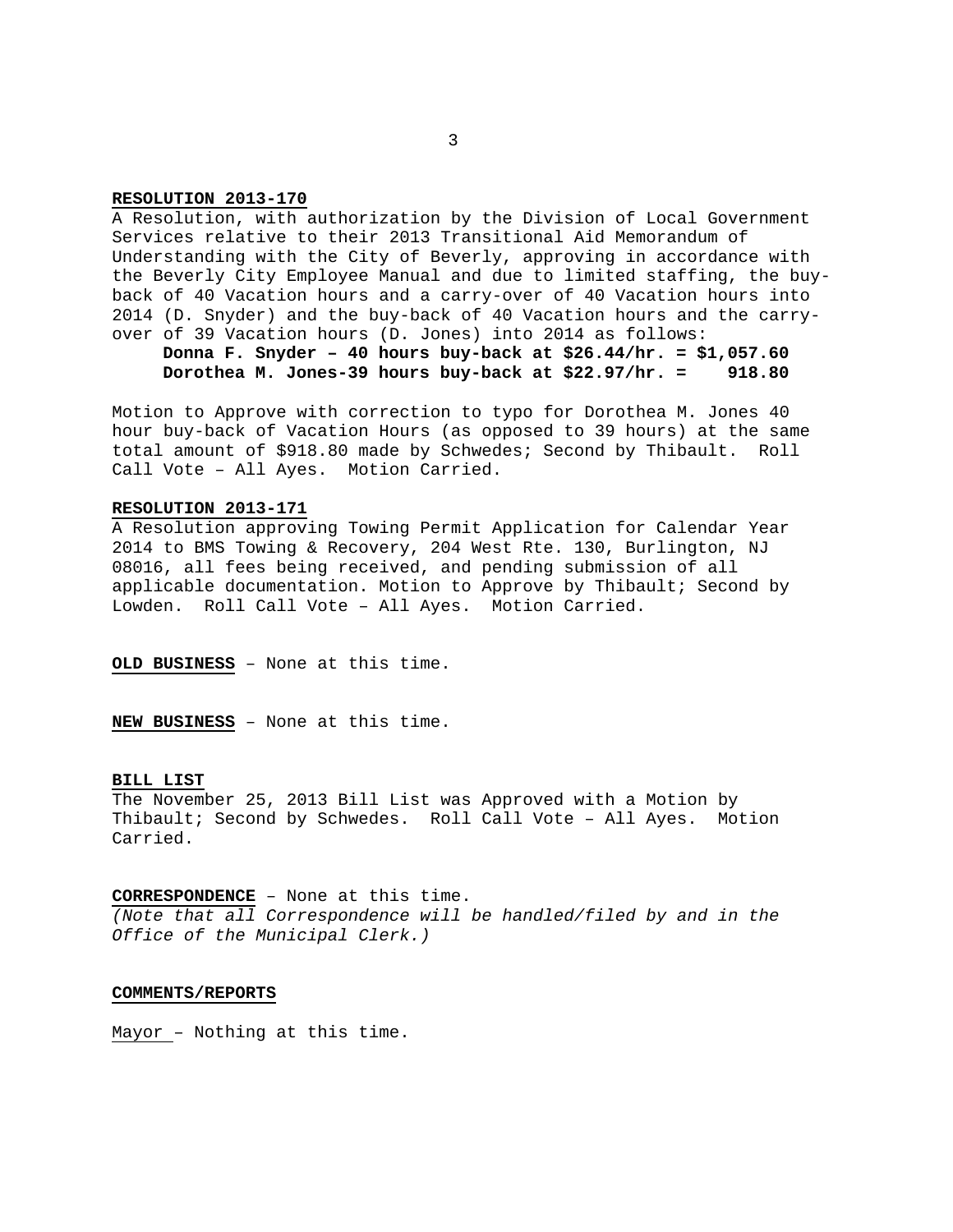#### Council

Mr. Thibault again congratulated the Squad for the great job that they do. He stated he received a phone call re utilization of the "Bonding Pool" re the aging Rig. Administrator Wolbert advised him that the Bridge Commission pool closed in October 2013. Mr. Thibault stated that relative to Economic Development that things are in play regarding opportunities at the waterfront and that the Master Plan Review Committee is still in progress. He then wished everyone a Happy Thanksgiving.

Mr. Lowden stated that he had filled in for Mr. Carlbon and attended the last Master Plan Review Committee meeting, and he agreed that many opportunities were in progress. The next meeting is scheduled for December 16. He also reported as Health Chair that "Riccardo's" had received a "Satisfactory" rating from the County.

# Administrator/Public Safety Director

Mr. Wolbert advised re necessitated upgrades to our Antivirus and Firewall software relative to problems with our Court, Police, and Administrative systems. Additionally, the old RCA computer data and been recovered and is now on his computer and will now go onto the Network drive.

Regarding attendance at the League of Municipalities Conference, much networking was done relative to DCA Planning initiatives; CEU training classes were attended by the Clerk, CFO, and Public Works Supervisor.

Bid requests are out for the "Rehabilitation of the Talbot Hall and Farnum Park Playgrounds".

The Leaf Machine is now operational.

Court will be held in the morning at 8:30AM, 11/27/13.

Rental Registration process letter have gone out to those in noncompliance. Eight tickets have been issued for non-filing.

Lastly, Tax Collections are up, with thanks to the Mayor's letter re same that was posted to those past due.

Professionals – Nothing at this time, other than just a note that the children in attendance at the last Council meeting made it the most wonderful Pledge of Allegiance he's heard in a long time!

Clerk – Nothing at this time.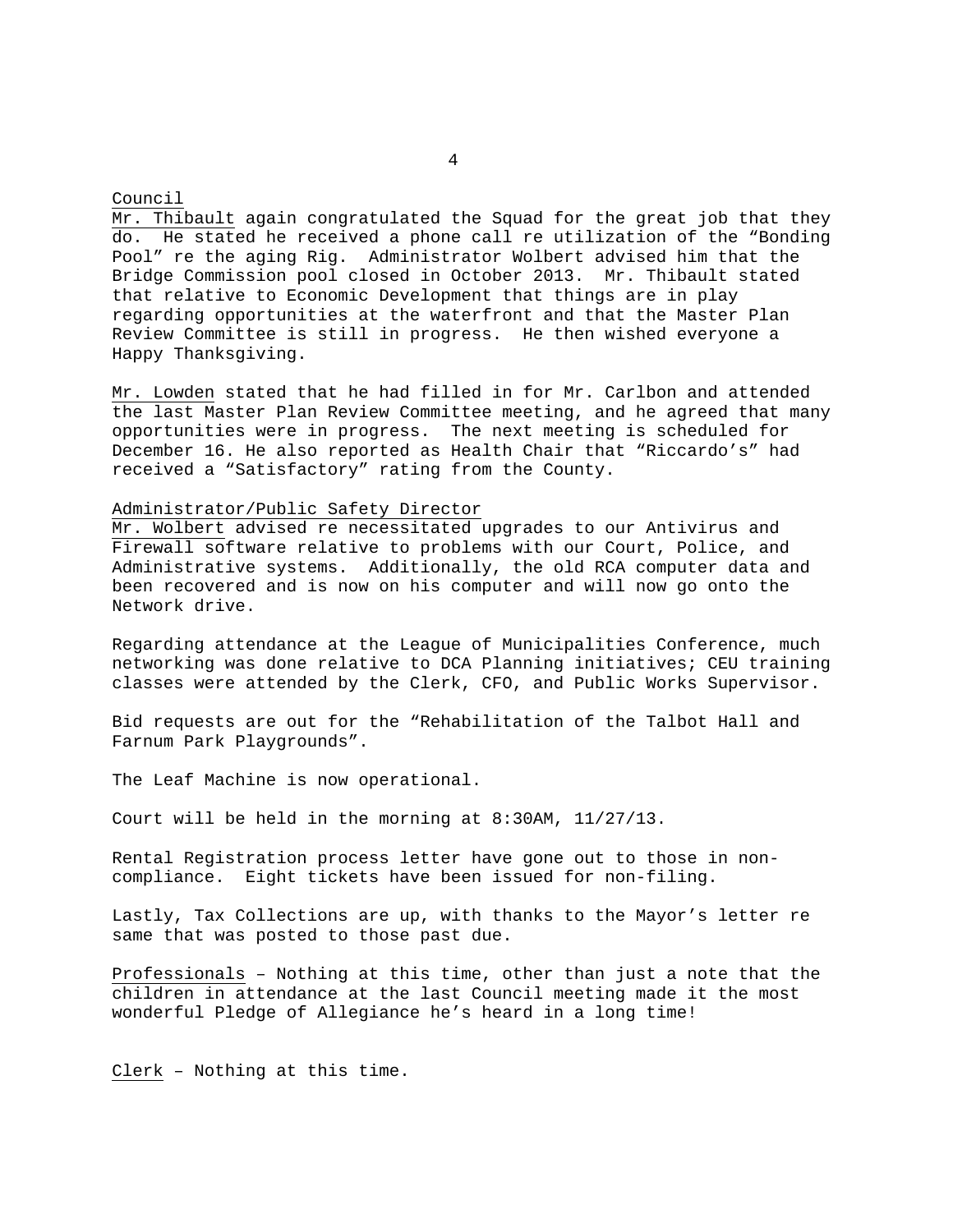$\sim$  5  $\sim$  5  $\sim$  5  $\sim$  5  $\sim$  5  $\sim$  5  $\sim$  5  $\sim$  5  $\sim$  5  $\sim$  5  $\sim$  5  $\sim$  5  $\sim$  5  $\sim$  5  $\sim$  5  $\sim$  5  $\sim$  5  $\sim$  5  $\sim$  5  $\sim$  5  $\sim$  5  $\sim$  5  $\sim$  5  $\sim$  5  $\sim$  5  $\sim$  5  $\sim$  5  $\sim$  5  $\sim$  5  $\sim$  5  $\sim$  5  $\sim$ 

Court Administrator – Nothing at this time.

Tax Collector – Nothing at this time.

# **PUBLIC COMMENT**

*Please state you name and address clearly for the record.* 

Public Comment was had by Mary Ellen Knudson and Lou Meredith relative to the Tree lighting and clarification of the Towing rotation schedule.

There being no further comment, Public session was closed at 7:50PM.

# **EXECUTIVE SESSION** – None.

#### **Resolution 2013- :**

A Resolution of the Common Council of the City of Beverly to hold Executive Session in accordance with the Open Public Meetings Act, P.L. 1975, Chapter 231, permitting the exclusion of the Public from a meeting in certain circumstances which the Governing Body deem now exist:

# **\_\_\_\_\_Attorney Client Privilege \_\_\_\_\_Contractual Matters \_\_\_\_\_Current and/or Possible Litigation \_\_\_\_Personnel Matters \_\_\_\_\_Review of Executive Session Minutes**

**ACTION TAKEN AFTER EXECUTIVE:** YES NO X N/A

## **ADJOURNMENT**

There being no further business, Motion to Adjourn was made at 7:50PM by Thibault; Second by Schwedes. All in Favor. Motion Carried.